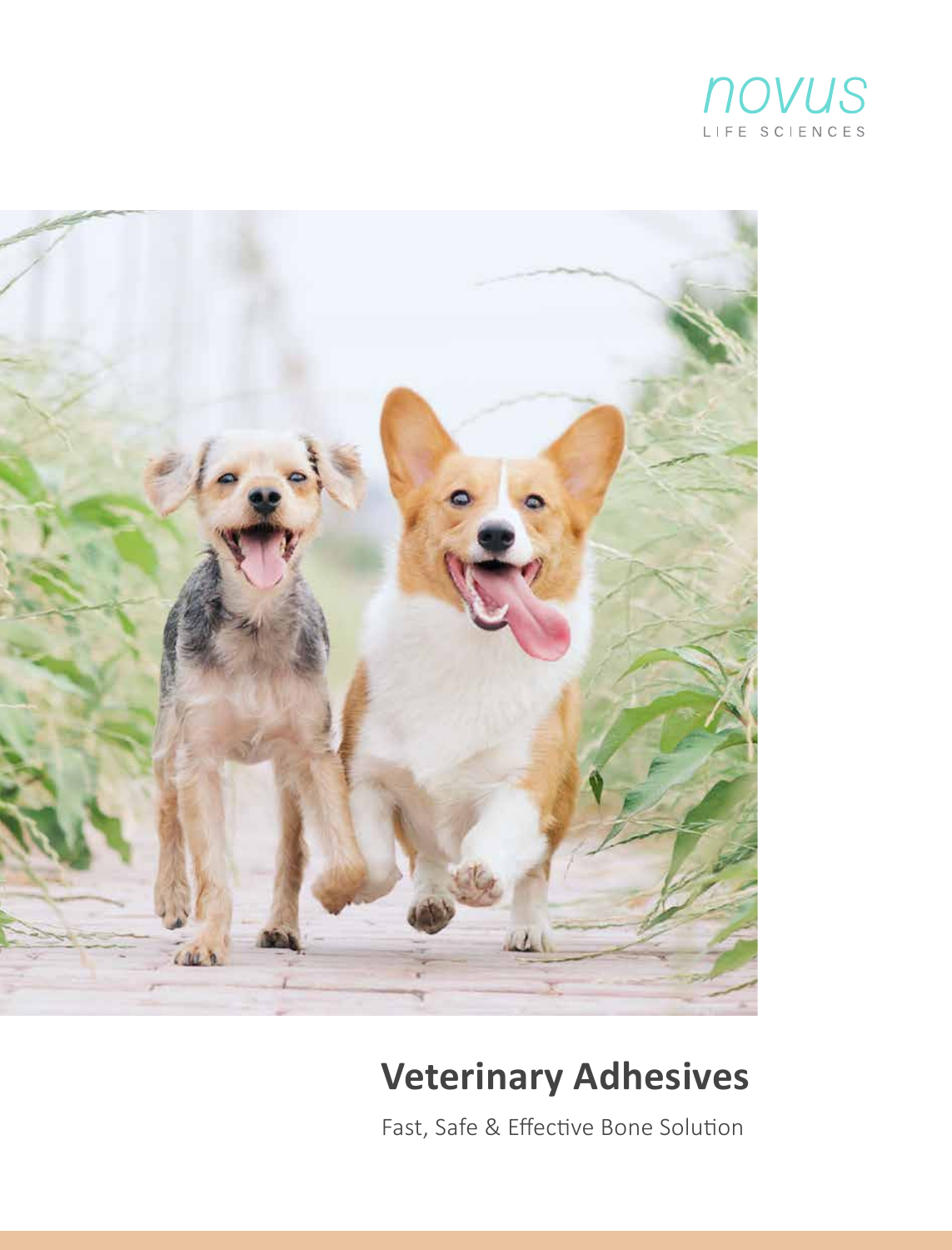

### **Bioactive Nano-composite For Bone Repair**

- **Hydroxyapa�te-PMMA based copolymer adhesive**
- Designed for **fast, precise and no-mess applica�on**
- **Rapid-setting for efficient surgery**
- **EO sterilized pack** available to reduce risk of infection
- **Animal safe** ISO 10993 biocompatible
- **Superior load bearing capacity** for excellent surface and fixators adherence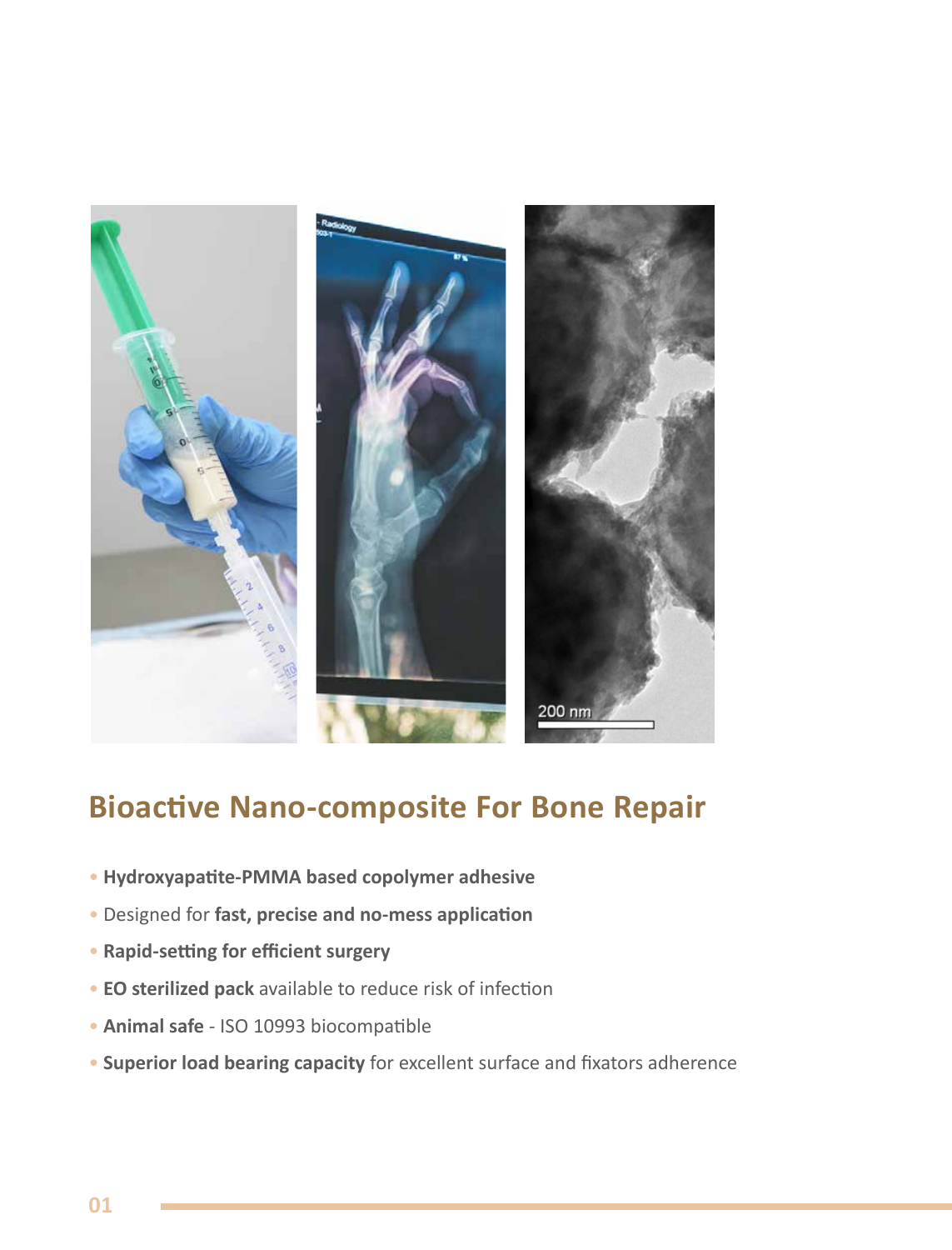### **Clinically Proven**

### **Promote bone healing with instant support**

Our hydroxyapatite-PMMA based Veterinary Adhesives mimic the chemical composi�on of natural bone to enhance healing and provide immediate stability.



### 40x magnification 100x manification

### More bone formation compared to conventional PMMA

Histology analysis with Giemsa staining (left) and micro-CT analysis (right) of injured sites at left tibia subchondral bone in guinea pigs after 8 weeks.

### **Excellent adherence**

Our Veterinary Adhesive series present comparable mechanical proper�es to natural bones, making them suitable for wide range of applications.



Following the application of adhesives on a sanded metal bar **after 30 minutes**, the adhesives were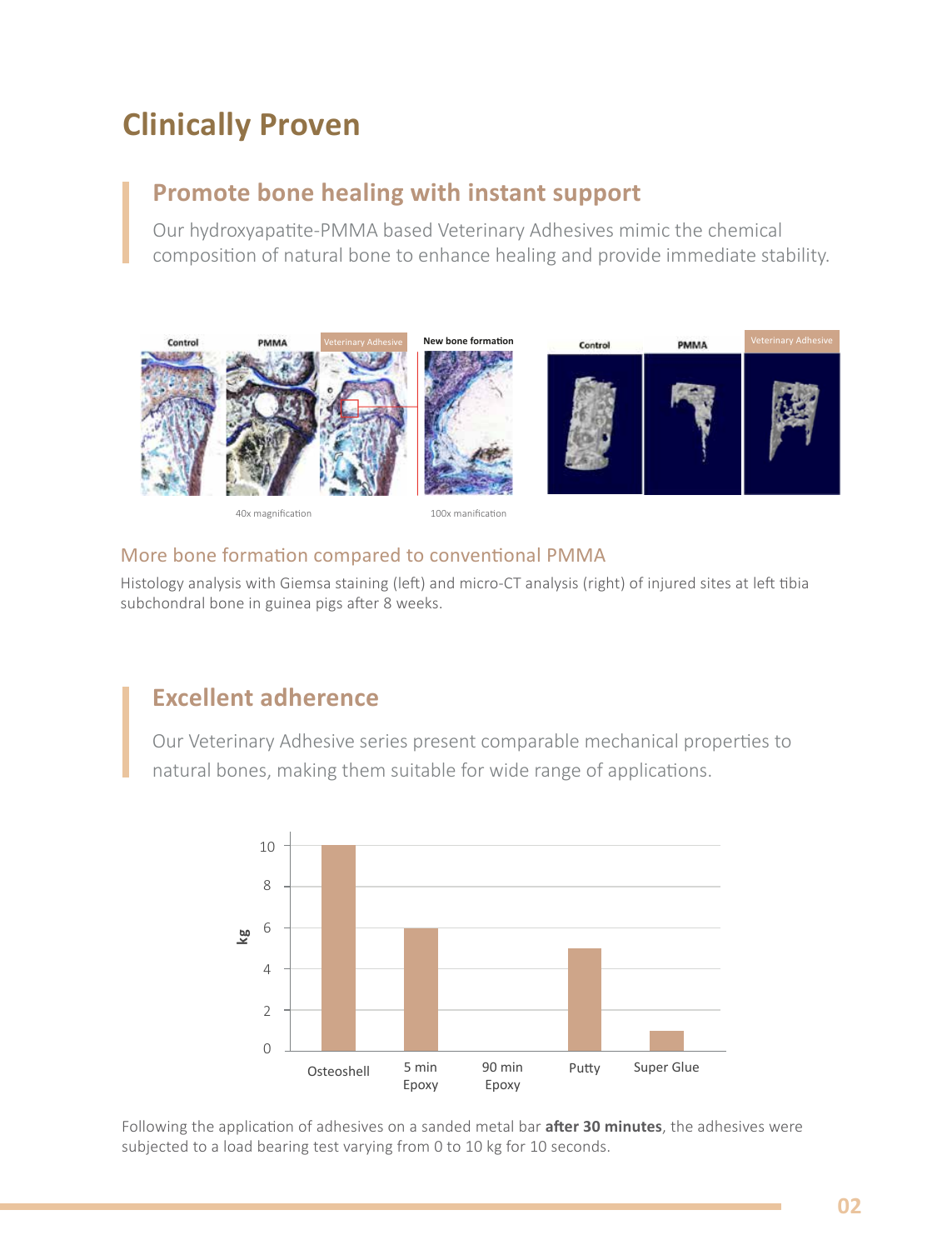

# **Osteoshell**

Hard tissue adhesive for external fixation

Osteoshell is a biocompatible, 2-component adhesive ideal for repairing external fractures in aves and chelonian. Once cured, the material exhibits tenacious adhesion and tensile strength to hold the bone fragments in place.

- **Superior load bearing capacity** for excellent surface and fixators adherence
- Applicator nozzles and fixators are available for different indications
- Water resistance Aquatic species with minor to moderate injuries can be released back to water within 48 hours
- Leaves no adhesive residue after removal



### **TECHNICAL DATA**

| Load bearing capacity | 10 N                       |
|-----------------------|----------------------------|
| Radiopacity           | Nil                        |
| Working time          | 10 min (at $23^{\circ}$ C) |
| Setting time          | 12.5 min (at 23°C)         |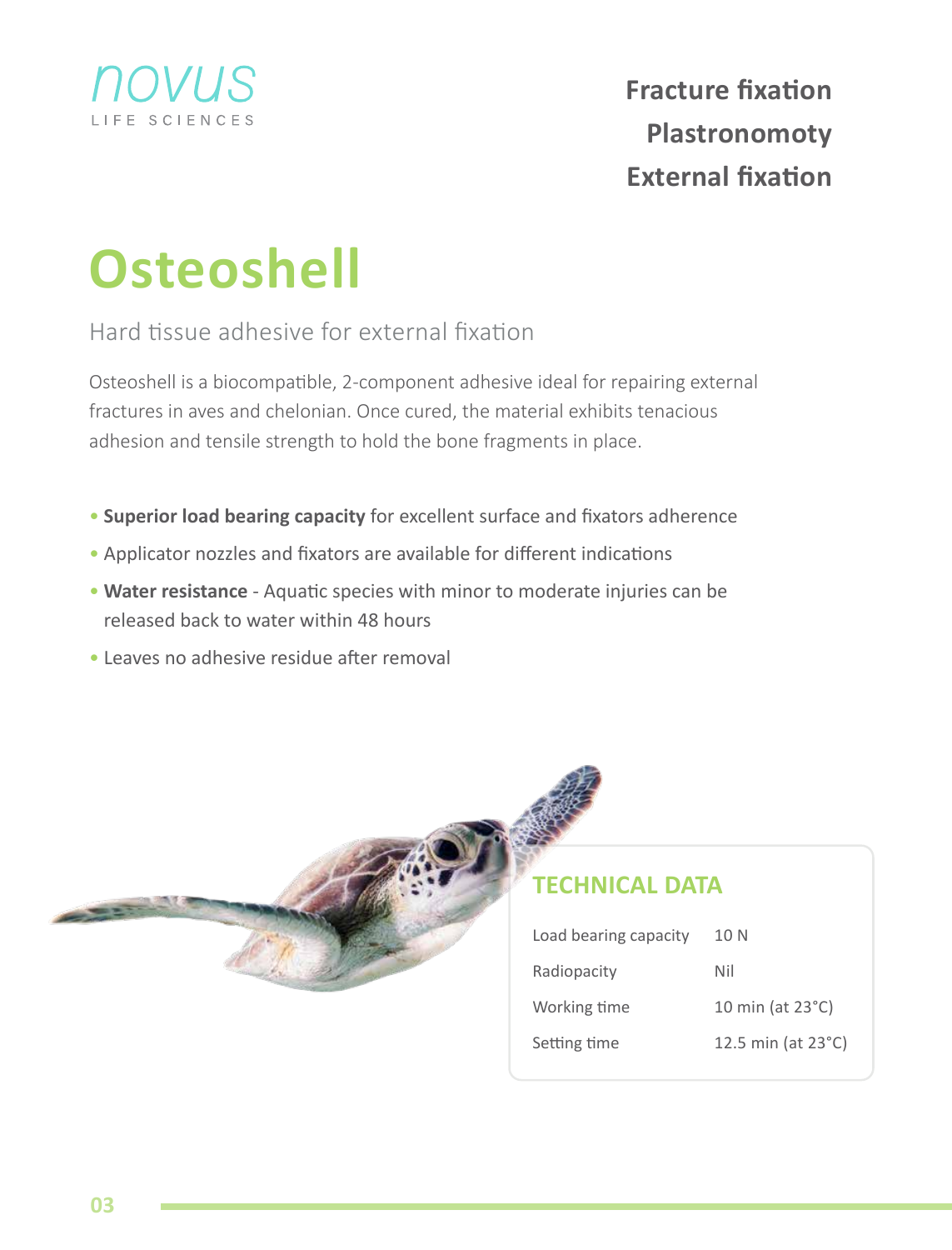

Scan the QR code to watch demo video.

https://bit.ly/3iXp09x





Simply mix the provided power and liquid component. Then apply the mixture to desired site and wait 5 - 10 minutes for hardening.

### **CLINICAL CASES**

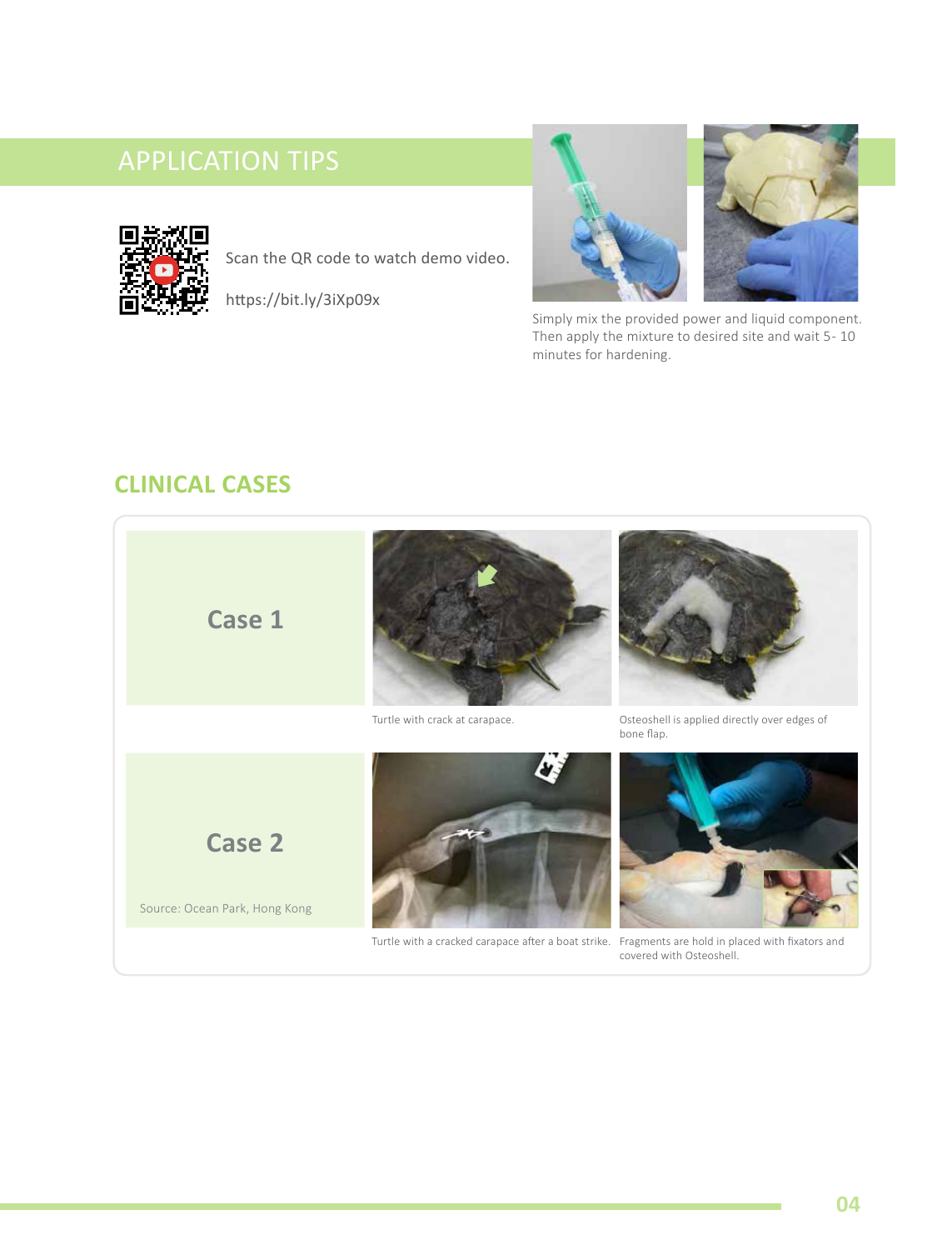

### **Fracture fixation**

## **VetHesive**

### Radiopaque bone adhesive for internal fixation

VetHesive is a bioactive and radiopaque bone adhesive for orthopedic surgery in small animals. VetHesive consists of a two component system, a powder and a liquid. Mixing the two components initially produces a liquid, which gradually turns into a paste, and ultimately solidifies into a hard, cement-like complex. The hardened complex allows stable fixation of bone defects.

- **Visible on X-rays**
- Available with or without **gentamicin**, which has broad spectrum covering gram-positive and gram-negative bacteria
- **Injectable through applicator or needle I.D. down to 0.8 mm (18G)**

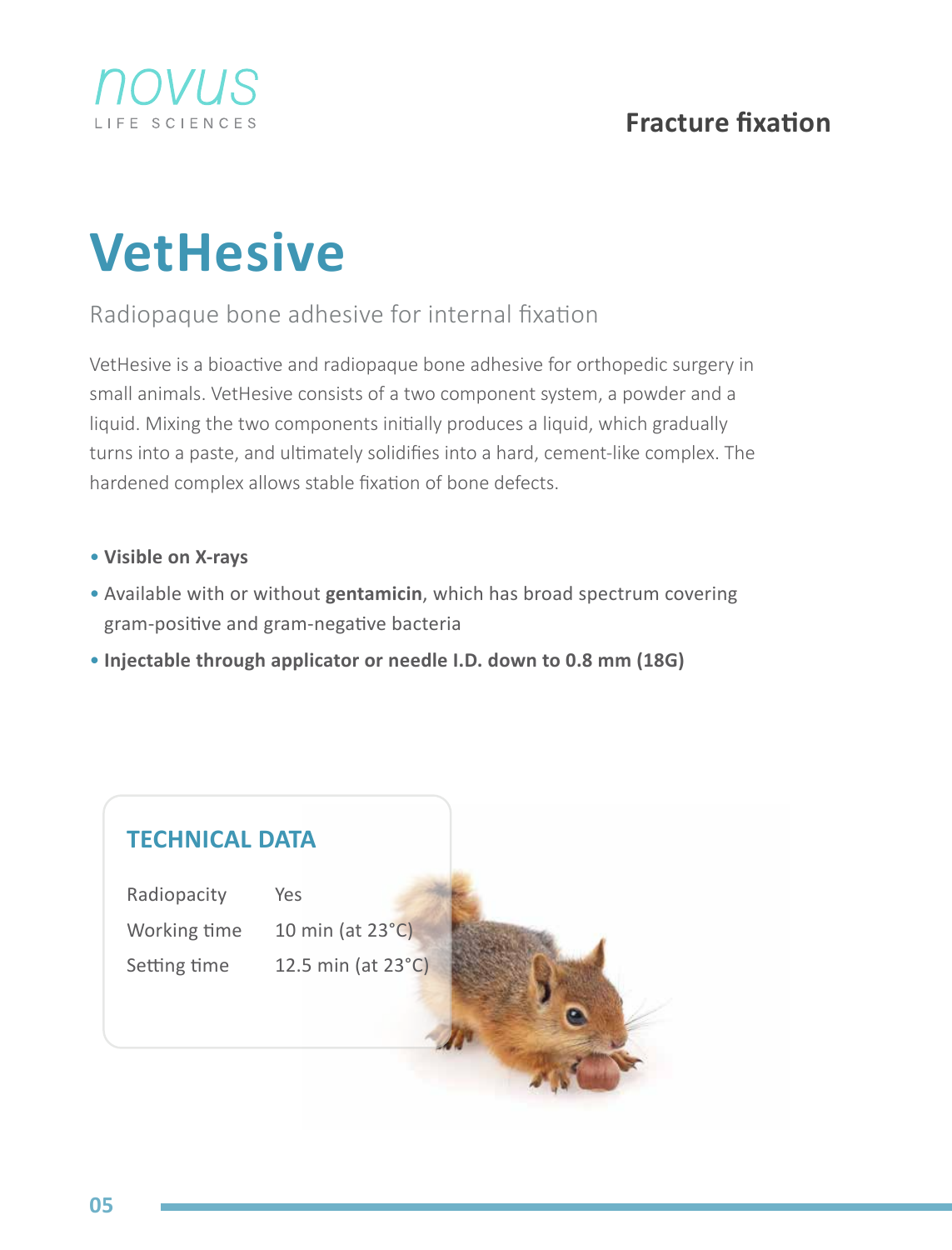### **Adhesive Products**

Novus offers a variety of bone adhesives in order to satisfy the needs of every veterinary practitioner and indication.

|                            | <b>External Use</b>  |                                     | <b>Internal Use</b>      |                          |
|----------------------------|----------------------|-------------------------------------|--------------------------|--------------------------|
|                            | Osteoshell           | Osteoshell EFK                      | VetHesive                | <b>VetHesive G</b>       |
| Chemistry                  |                      | Hydroxyapatite-PMMA based copolymer |                          |                          |
| Working time               |                      | 10 minutes                          |                          |                          |
| Setting time               | 12.5 minutes         |                                     |                          |                          |
| Visible under X ray        |                      |                                     |                          |                          |
| <b>Antibiotics</b>         |                      |                                     |                          |                          |
| Recommended<br>Indications | Hard tissue fixation | <b>External fixation</b>            | <b>Fracture fixation</b> | <b>Fracture fixation</b> |
| Recommended<br>Species     | Turtles, birds       | Dogs, cats, exotics                 | Dogs, cats, exotics      | Dogs, cats, exotics      |

### **Ordering Information**





| <b>OSTS</b> | Osteoshell Hard tissue adhesive, Sterile (3 g / 6 ml)     |
|-------------|-----------------------------------------------------------|
| <b>OSTN</b> | Osteoshell Hard tissue adhesive, Non-sterile (3 g / 6 ml) |
| <b>EFKS</b> | Osteoshell External fixation kit, Sterile (3g / 6 ml)     |
| FFKN        | Osteoshell External fixation kit, Non-sterile (3g / 6 ml) |
| AZS16       | Applicator nozzle 1.6 mm (1/16"), Sterile, 1 pc           |
| AZS24       | Applicator nozzle 2.4 mm (3/32"), Sterile, 1 pc           |
| A7S32       | Applicator nozzle 3.2 mm (1/8"), Sterile, 1 pc            |
| AZS40       | Applicator nozzle 4.0 mm (5/32"), Sterile, 1 pc           |
| AZS48       | Applicator nozzle 4.8 mm (3/16"), Sterile, 1 pc           |
| AZS64       | Applicator nozzle 6.4 mm (1/4"), Sterile, 1 pc            |
| VH          | VetHesive Radiopaque bone adhesive, Sterile               |
| VHG         | VetHesive G Radiopaque bone adhesive with                 |
|             | Gentamicin, Sterile                                       |
|             |                                                           |